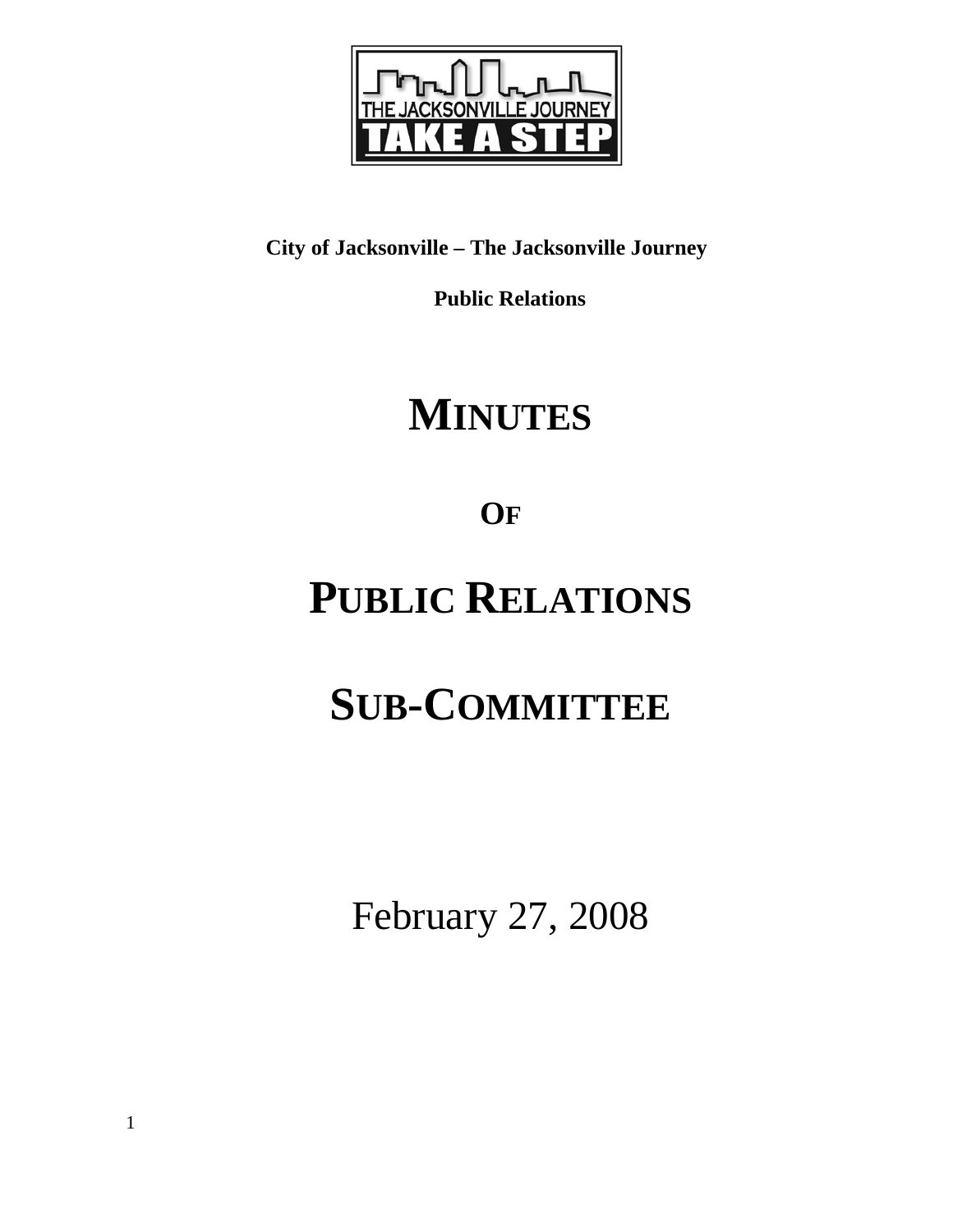# **The Jacksonville Journey – Public Relations**

## **Sub-Committee**

## **February 27, 2008**

### **10:30 a.m.**

**PROCEEDINGS before the Jacksonville Journey – Public Relations Sub-Committee taken on Wednesday, February 27, 2008, Edward Ball Building, 8th Floor – 214 N. Hogan Street, Jacksonville, Duval County, Florida commencing at approximately 10:40 a.m.** 

**Public Relations Sub-Committee** 

**Will Ketchum, Chair Diane Brunet, Member Hazel Campbell, Member Maria Coppola, Member Hester Clark, Member Ben Frazier, Member Reggie Fullwood, Member Clara McLaughlin, Member Paul McCormick, Member Bryant Rollins, Member Melissa Ross, Member Neill Vining, Member**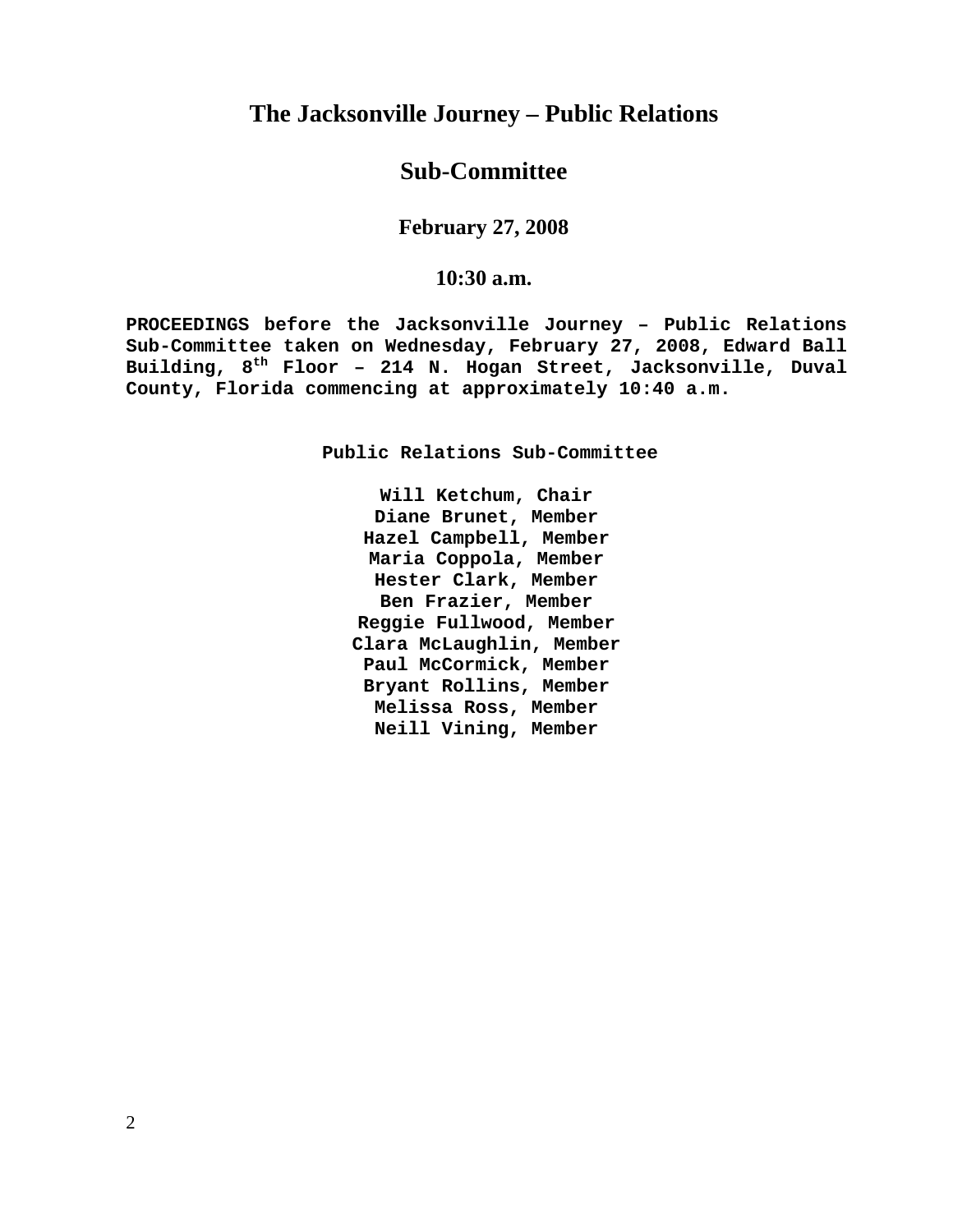## **APPEARANCES**

#### **COMMITTEE CHAIRS & MEMBERS:**

WILL KETCHUM, Chair HAZEL CAMPBELL, Member MARIA COPPOLA, Member BEN FRAZIER, Member REGGIE FULLWOOD, Member PAUL MCCORMICK, Member MELISSA ROSS, Member NEILL VINING, Member

#### **ABSENTEE MEMBERS:**

DIANE BRUNET, Member HESTER CLARK, Member CLARA MCLAUGHLIN, Member BRYANT ROLLINS, Member

**PROFESSIONAL STAFF:**  None

### **STAFF:**

STEPHANIE BARNETT ANNA BRADLEY RACHEL DAVIS SUSAN PELTER LYNN RIX GINNY WALTHOUR

### **OTHERS PRESENT:**

Sen. Betty Holzendorf, Co-Chair, Steering Committee Stephanie Barker, Brunet-Garcia Stacie Bucher, Jacksonville Public Library Earl Kitchings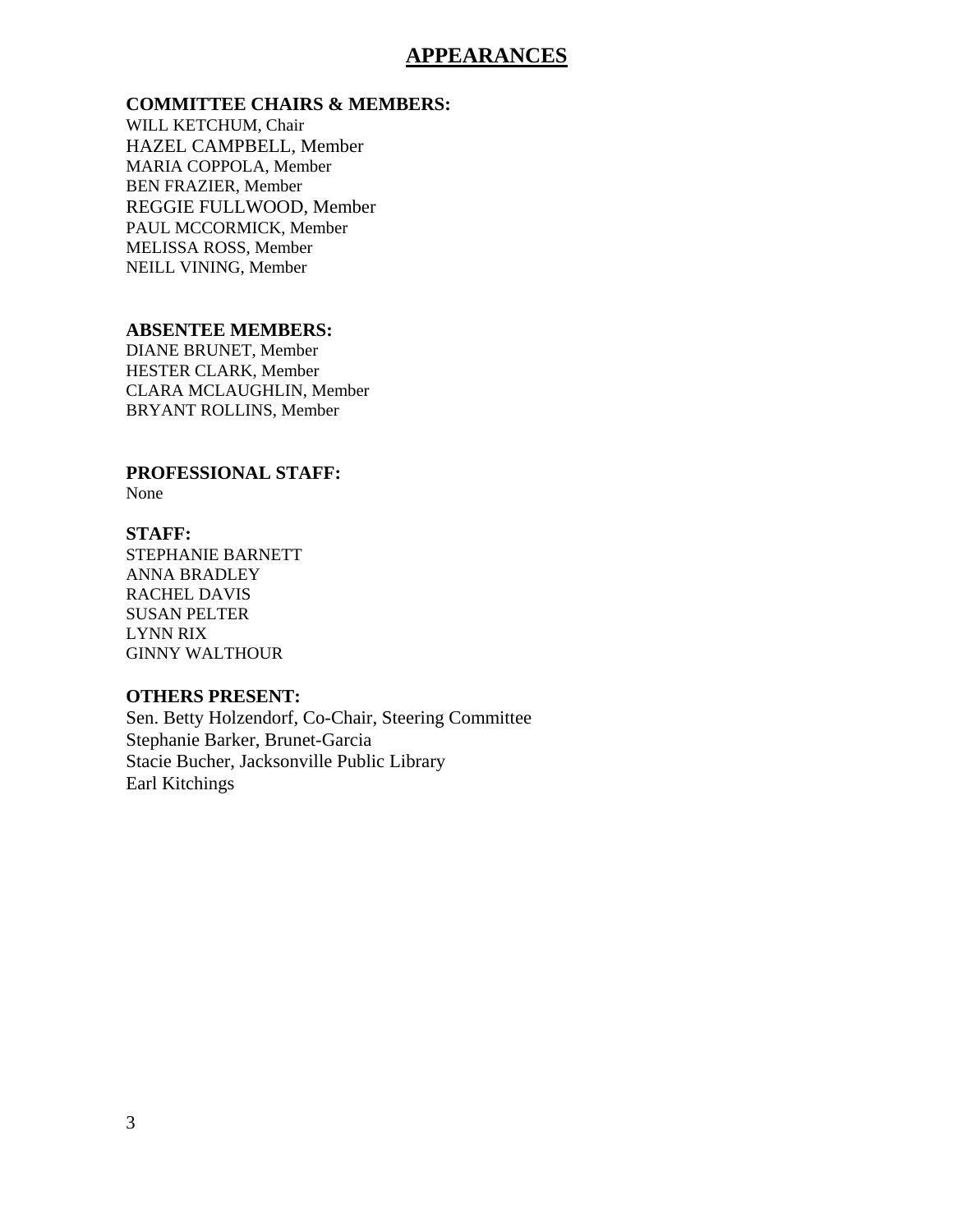#### **PROCEEDINGS**

February 27, 2008

Public Relations Sub-Committee 10:30 a.m.

**Call to Order and Comments.** Chairman Ketchum called the meeting to order at approximately 10:40 a.m.

**Purpose of Meeting.** Discuss the Mayor's crime initiative – The Jacksonville Journey – Take a Step – Public Relations Sub-Committee.

Chairman Ketchum welcomed the group and thanked them for their willingness to be in attendance.

Mayoral Staff, Susan Pelter, spoke to the sub-committee about some housekeeping items, such as stating your name prior to speaking, speaking into the microphone and parking validation.

Chairman Ketchum went through a power point presentation, available at:

http://www.coj.net/NR/rdonlyres/eayap6x5nzixcpt73csecrbzleswenlcmo 2yz34ab2tcaxqzg5zydtlsvet4pygm6cexqxiiwmdhseqvvjazzjglxob/Presenta tion+PR+022708.pdf

The presentation ended with a summary of 8 requests made by the subject matter sub-committees. The Public Relations Sub-committee members chose which projects from the list they would like to work on.

4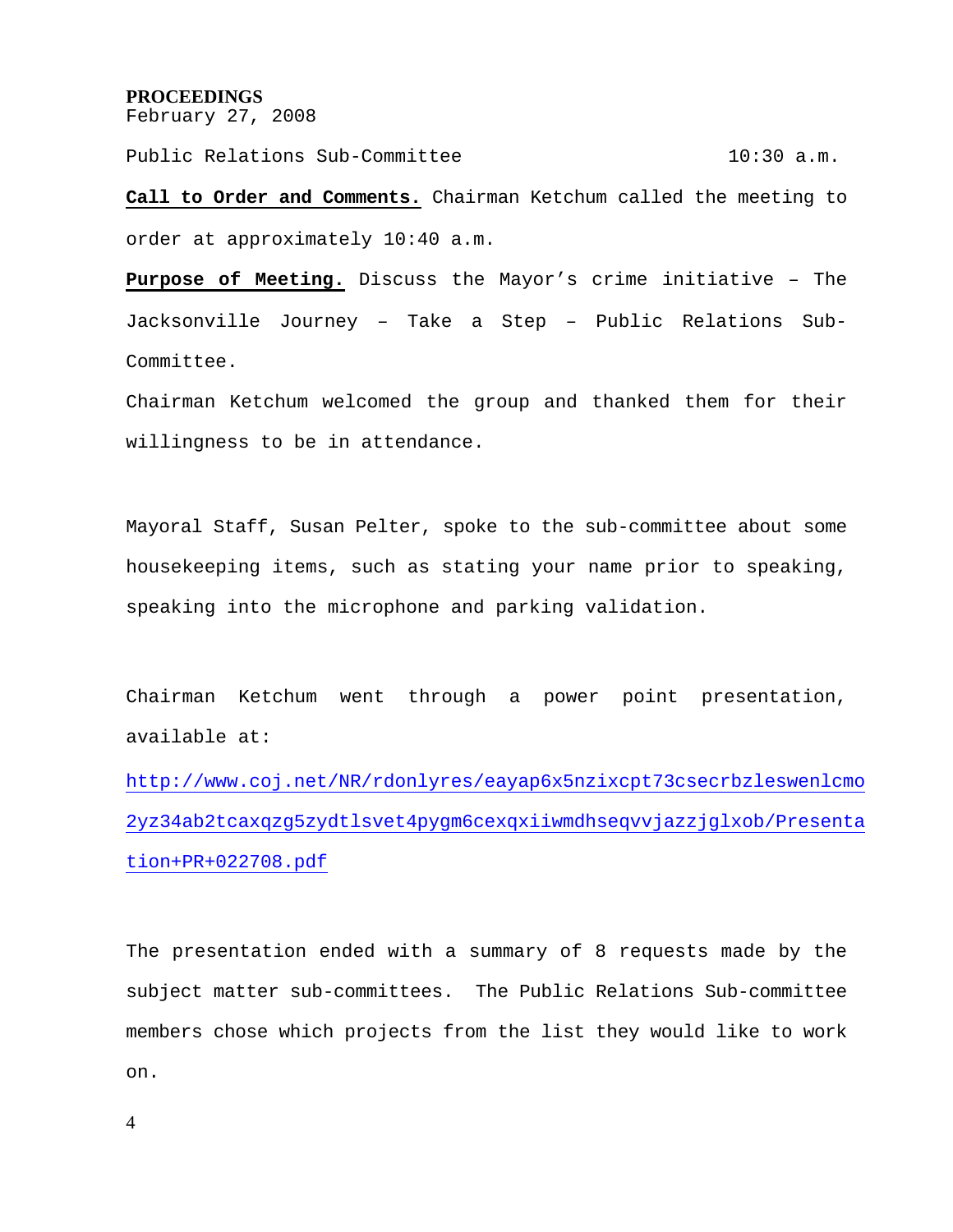- 1. Educate parents on importance of educational childcare versus custodial childcare. **Maria Coppola**
- 2. Promote school attendance in elementary school. **Paul McCormick**
- 3. Educate parents on penalties they may face when their children are truant. **Paul McCormick**
- 4. Promote CrimeStoppers in area schools. **Neill Vining**
- 5. Promote co-teaching. **Reggie Fullwood**
- 6. Promote career academies. **Reggie Fullwood and Will Ketchum**
- 7. Promote public/private partnership opportunities with cityidentified parks and centers that need additional focus. **Hazel Campbell and Melissa Ross**
- 8. Encourage business to hire ex-offenders. **Ben Frazier and Melissa Ross with assistance from Neill Vining**
- 9. Encouraging people to become mentors. (This request was made by the Positive Youth Development Sub-committee previously). **Diane Brunet-Garcia and Hazel Campbell**

Senator Betty Holzendorf, Co-Chair of the Steering Committee spoke to the sub-committee about getting the Jacksonville Journey message out to the community. The three main messages should be:

- 1. There is a Jacksonville Journey
- 2. You can participate
- 3. This is how to participate
- 5